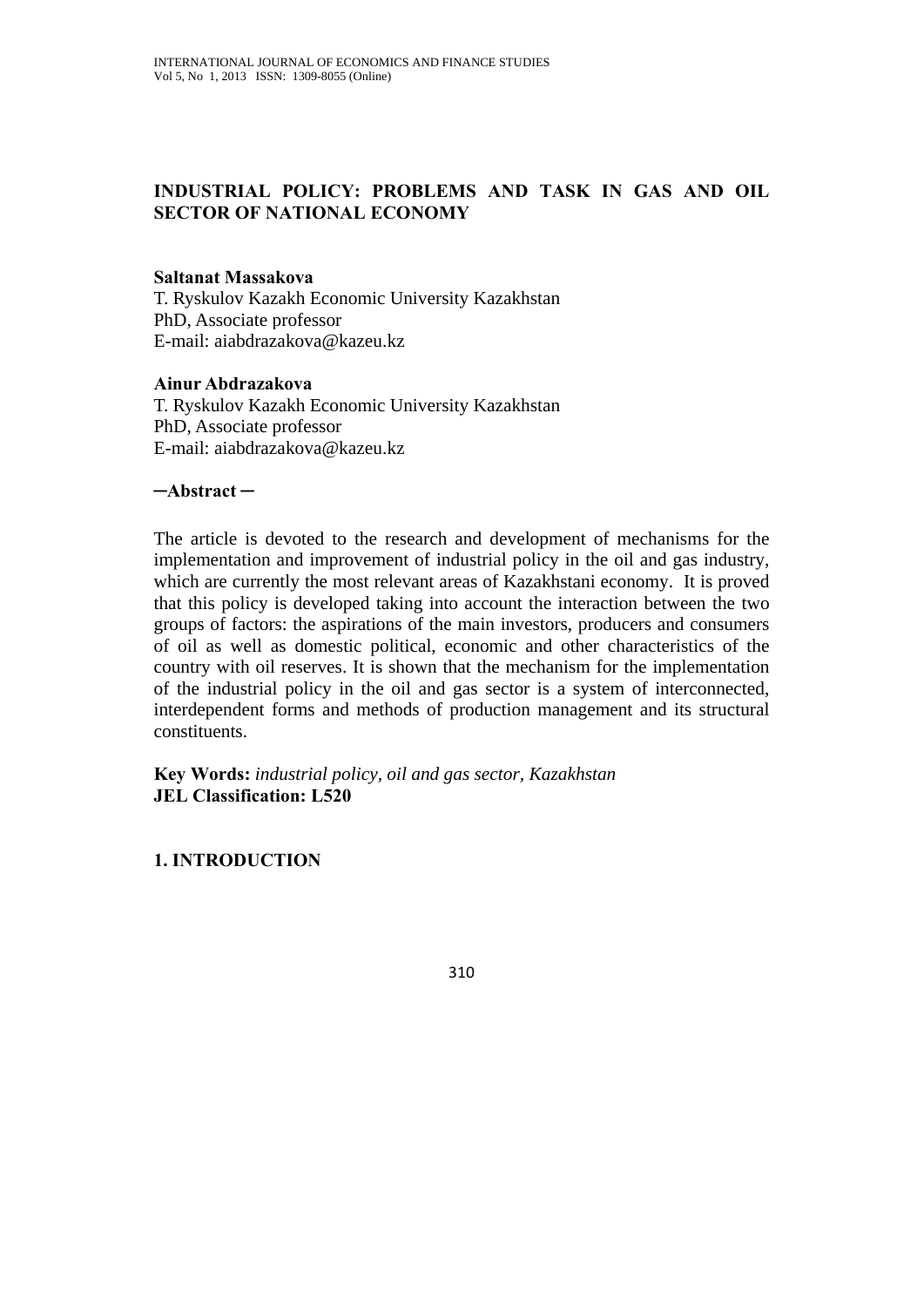Long-term priority of the Republic of Kazakhstan is to provide a sustainable development of national economy on the basis of achievement of effective economic growth.

The main direction of the forced industrialization is implementation of large investment projects in the export oriented sectors of national economy with achievement of multiplicative effect for new possibilities of small and medium business by a way of development of the Kazakhstan content and manufacturing of products with a high value added.

The determining role in the solution of this question at the present stage belongs to an oil-and-gas sector of economy of the state. The oil and gas complex is a basis for ensuring intensive development of other spheres of domestic economy, its high-quality structural changes, implementation of industrial and innovative strategy of the country.

The oil and gas sector as one of the leading sectors of industrial production is the basis for the development of the economy and largely determines the economic independence of the country. Oil and gas from the first years of independence of the Republic of Kazakhstan has become the locomotive that has played and continues to play a crucial role in the development of the economy of the state. Kazakhstan is one of the top ten global ranking hydrocarbon reserves, is one of the largest suppliers of crude oil in the Central Asian region.

Today the oil and gas sector plays a crucial role in the economy of the Republic of Kazakhstan: in 2009 the share of the oil and gas industry to GDP was 20.8%. Payments to the National Fund for the oil and gas sector totaled 1,371.4 billion, or 36.3% of government revenues. According to proven reserves of oil Kazakhstan has 2.7% of the world's oil reserves. Pipeline areas cover 62% of the republic, and 172 oil fields, of which more than 80 - are being developed.

In the extraction of natural gas Kazakhstan ranks third in CIS, after the Russian Federation and the Republic of Turkmenistan. A year after the occurrence of the global energy market during the period of falling prices, and the oil industry in its own band of lower production, Kazakhstan once again demonstrates the sustainable development of mining projects. At the end of 2011 year, Kazakhstan received more than 80 million tons, and exports of raw materials were - 73.5 million tons (Tokmurziev M, 2011). Well as positive trends, there is a range of problems associated with the solution of the implementation of promising routes for the transportation of oil, the refining sector development, environmental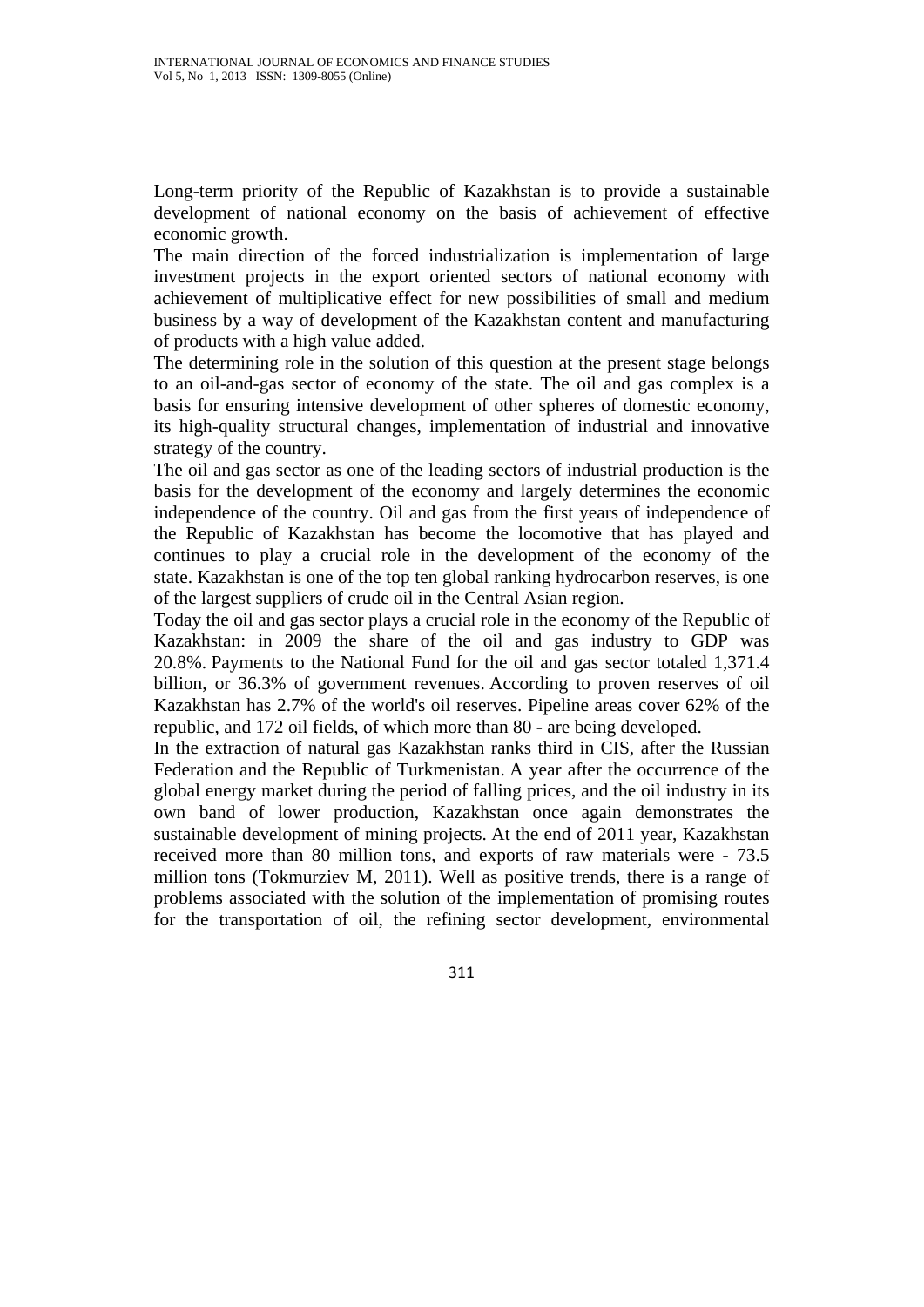safety. Despite the fact that oil and gas reserves, Kazakhstan is among the top ten oil-producing countries of the world, however, remains outside the major global oil business. This is due to the remoteness of the Republic of potential markets and the relatively high cost of oil. These factors lead to the need to develop strategic directions for the oil and gas industry of Kazakhstan (Egorov, O.I., Chigarkina, O.A., Baimukanov, A.S., 2003). In this context, the strategic objectives of the state assumes the implementation of the following priority directions of development of the oil and gas industry, such as: implementation of the exploration and development of new oil and gas fields, the modernization of the transport infrastructure, reconstruction of existing and development of new oil refineries, the use of modern technology, the development of the legal and regulatory framework to ensure the attraction of investments.

Need of transition to active industrial policy is caused by that the majority of national productions treat the third and fourth technological way, i.e. the technologies created still in the middle of last century. Productions of the fifth way much less often meet. At the same time in developed countries transition to the sixth technological way, i.e. to the market of high-technology products are actively performed. It is necessary to recognize that the modern industrial policy is oriented rather to reproduction in the conditions of already developed technological structure, than on creation of new industry structure of the industry and transition to new technological way. It is necessary to note that in modern domestic and western economy speech goes not so much about need of industrial policy, how many about what it shall be rather, and participation of the state in its implementation shall be how great. After all in fact any economic policy is at the same time and industrial.

Research and development of mechanisms of implementation and enhancement of industrial policy in an oil and gas industry are now the most actual directions. This policy is created taking into account interaction of two groups of factors. To the first group refer aspirations of the main investors, producers and consumers of oil. The second group of factors represents all variety of natural, internal political and economic characteristics of the country possessing oil inventories.

## **2 INDUSTRIAL POLICIES IN GAS AND OIL SECTOR: PRINCIPLES, SUBJECTS, PRODUCTIVITY**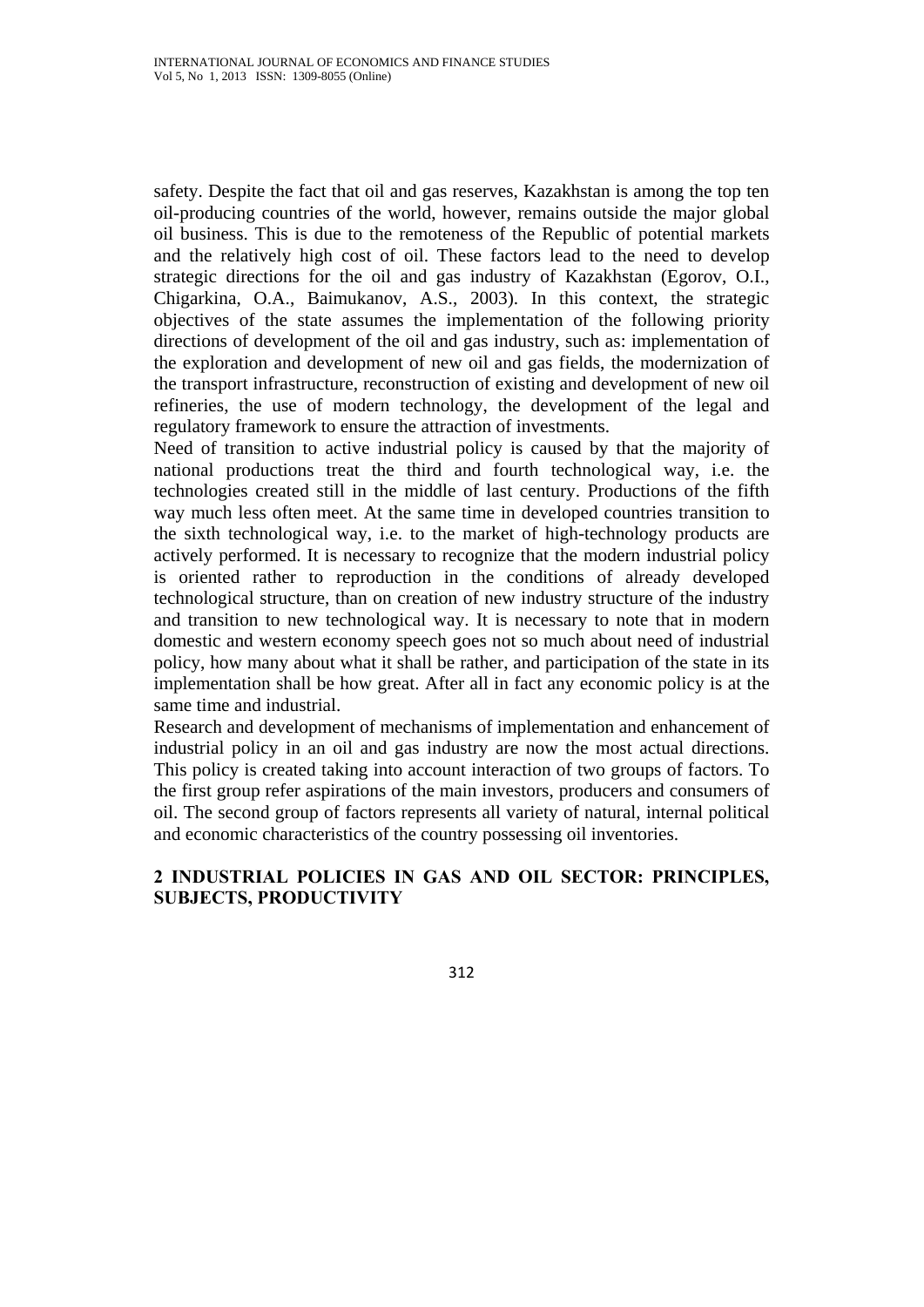The mechanism of implementation of industrial policy in the oil and gas sphere represents system of the interconnected forms and methods of control over production and its structural components. The industrial policy is urged to provide development of the oil industry in the directions of the national purposes providing achievement and interests such, as increase of profitability of the state from subsurface use, competitiveness and export development, employment, preserving natural resources, environmental protection, etc.

The most total characteristic of industrial policy in an oil-and-gas sector can be received, having considered as set of the elements influencing its forming and development. The structural model of industrial policy in an oil-and-gas sector is given in the figure 1.



**Figure– 1: The structural model of industrial policy in an oil-and-gas sector** 

Note: figure was developed by authors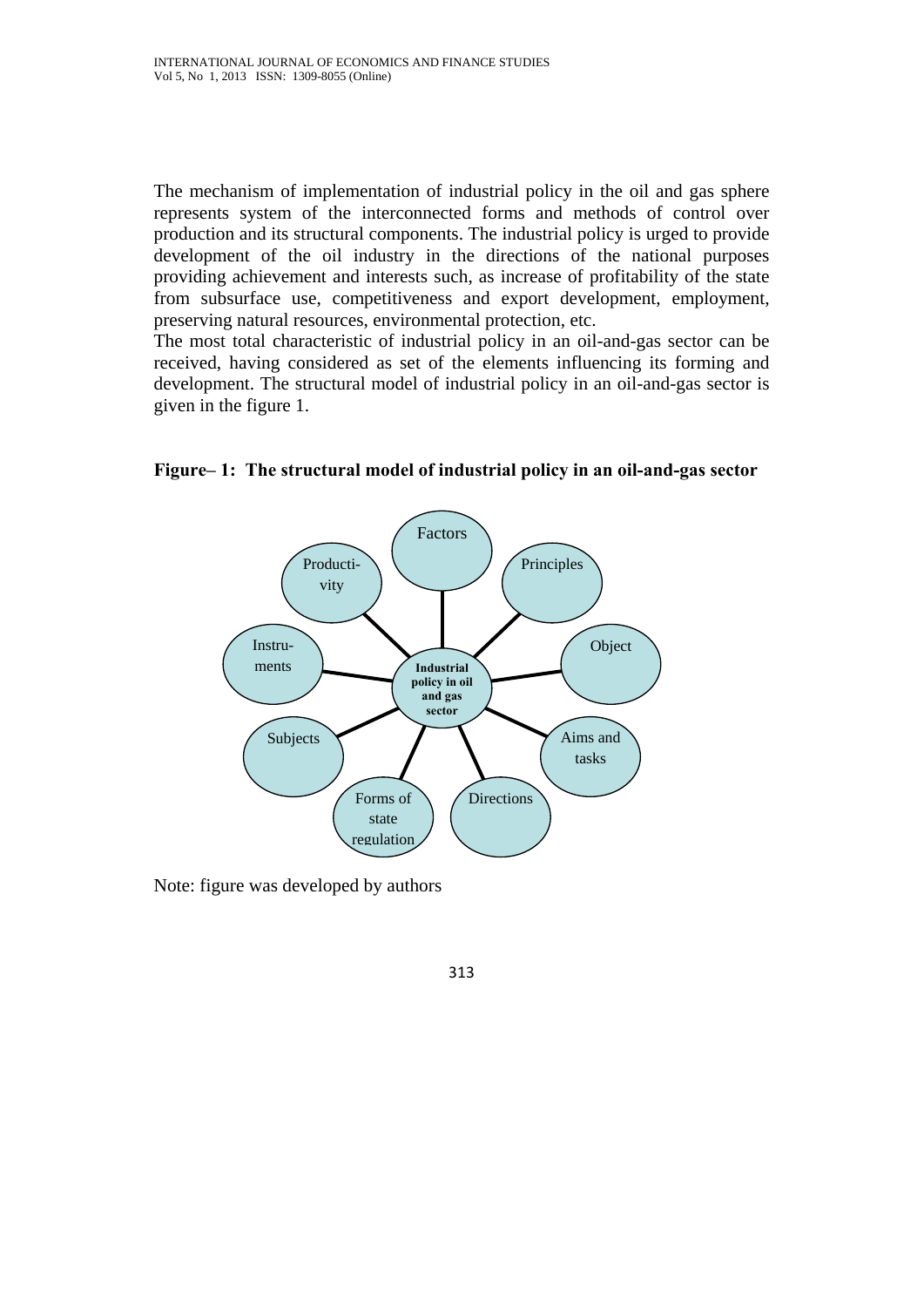Principles of industrial policy in an oil and gas industry are: social orientation, information transparency, publicity, collective nature (Suleymenova Zh, 2004). The main directions can be formulated as follows:

- Development of strategy of the oil industry oriented to complex conversion of hydrocarbon resources;
- Strategic planning of oil export, transition to export of competitive products of oil refineries;
- Monitoring and creation of systems of comprehensive regional planning and management of the territories on which the entities of the oil and gas complex, considering ecological and social aspects of development of economy take place;
- Increase of investment appeal, development of qualitatively new mechanisms of investment attraction and protection of the rights of investors.

The industrial policy as a system of regulation of an oil complex represents set of the interconnected state bodies and the subjects of an oil complex creating, regulating and performing a single task of effective functioning and development of the oil industry. Subjects are provided in the figure 2.

# **Figure – 2: Subjects of industrial policy in oil and gas sector**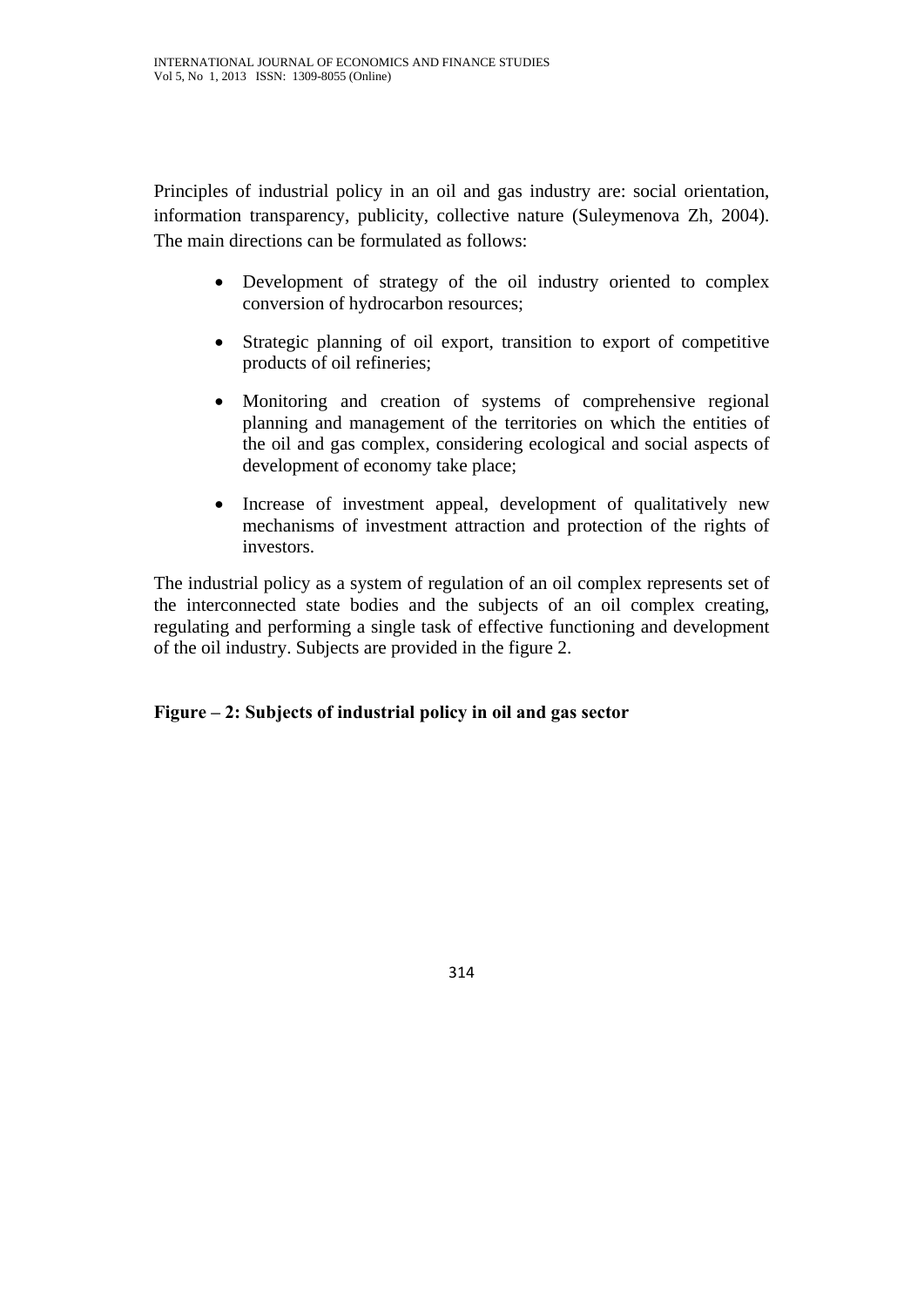

Note: figure was developed by authors

Strategy of development of the oil industry is created under the influence of compromise search taking into account in coincident interests of characters. This strategy is connected with a choice of the following actions: firstly, to set lower price (coming nearer to the self-financing prices) or higher (in line with world price) internal prices on oil or their any intermediate values. Secondly, to carry out aggressive or moderate export policy, practical policy of the state and the oil companies will combine these extreme actions with prevalence of one or others depending on features of developing situations. Such strategy of flexible reaction, adaptation to changing conditions really is a guarantee of progress of an oil complex as a whole from line items and the state, both consumers, and the oil companies.

The key moment during implementation of industrial policy is the assessment of its productivity. As productivity in an oil-and-gas sector is understood a size of the effect received in case of rational, economic use of all components of resource potential of the oil industry. Productivity characterizes possibility of achievement of a complex of the purposes of industrial policy taking into account features of its development for a certain period of time (Zhumurova A, 2006). It is important to differentiate social and economic, ecological, technological efficiency of industrial policy in an oil-and-gas sector.

The oil and gas industry of the Republic of Kazakhstan in industrial specialization is subdivided into four main sub industries oil-extracting, oil processing, gas and gas-processing. The hydro carbonic capacity of the Republic of Kazakhstan is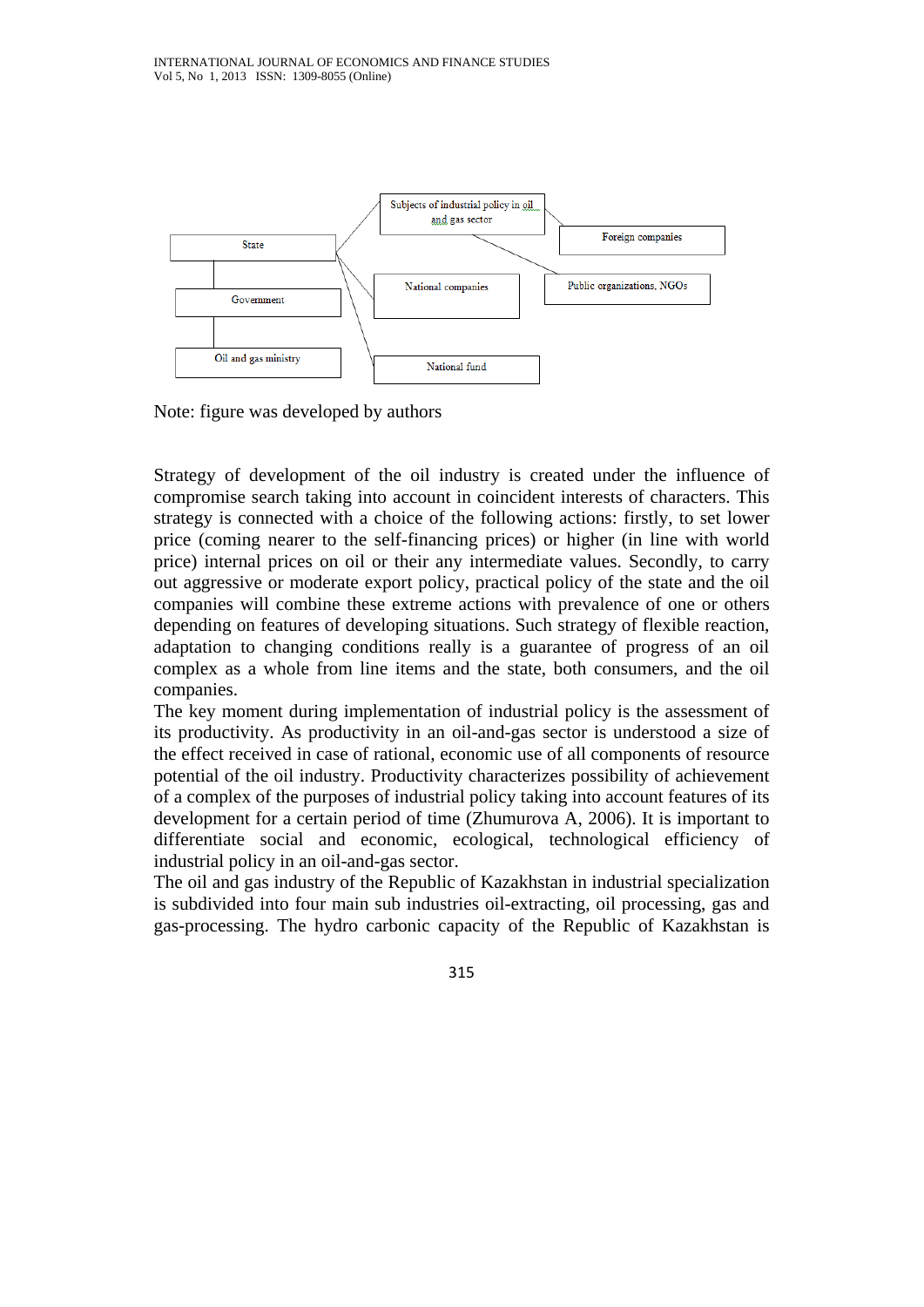considerable its share is 1,5 % from total amount of the reconnoitered world reserves. Currently products of an oil and gas industry of the republic are nearly 12 % from total amount of industrial production. Nevertheless still it is impossible to say that supply of hydro carbonic raw materials of domestic consumers as satisfactory. So, according to statistical data, the Kazakhstan oil refineries still are in dependence from supply of crude oil by the extracting entities of Russia, the oil-processing industry of Kazakhstan for 50-60 % satisfies internal needs for gasoline and diesel fuel, for 20 % - in aviation kerosene. Rather high is a share of the oil industry and in currency receipts of the country. Oil export and oil products constitutes nearly a half from total amount of export of the republic. Dynamics of industries of an oil and gas complex is characterized by unevenness of development. Growth of oil extraction did not play the predetermining role in oil processing development that is connected first of all in that the oil-extracting companies working in Kazakhstan are guided generally by export supply of crude oil.

|                                    | 1997 | 2001 | 2004 | 2008 | 201  |
|------------------------------------|------|------|------|------|------|
|                                    |      |      |      |      |      |
| Extracting                         |      |      |      |      |      |
| Oil and gas condensate, mln. tons  | 25,8 | 39,9 | 59,2 | 87,2 | 98,7 |
| Export                             |      |      |      |      |      |
| Oil and gas condensate, mln. tons  | 16,5 | 32,4 | 48,9 | 74,7 | 84,8 |
| oil processing products, mln. tons | 0,51 | 1,71 | 2,44 |      |      |
| oil processing products to total   | 3,1  | 5,3  | 5,0  |      |      |
| amount of export,%                 |      |      |      |      |      |
| Import                             |      |      |      |      |      |
| Oil and gas condensate, mln. tons  | 3,21 | 3,4  | 3,6  | 3,9  | 5,6  |
| oil processing products, mln. tons | 0,69 | 0,65 | 0,91 |      |      |
| oil processing products to total   | 21,7 | 19,2 | 25,3 |      |      |
| amount of import,%                 |      |      |      |      |      |

Table 1: Extracting, export and import of oil and oil products in Kazakhstan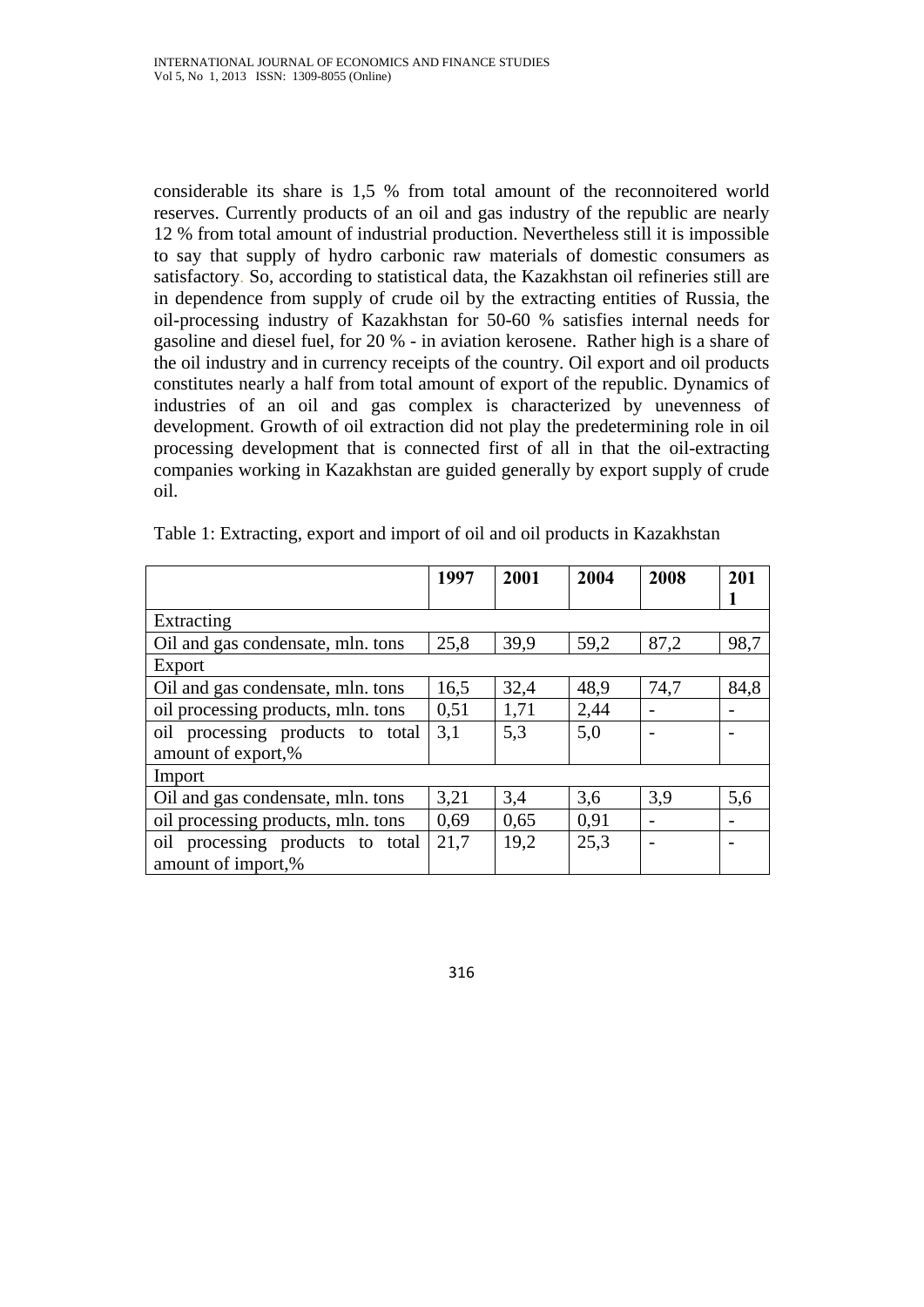As a result of disintegration of the USSR Kazakhstan inherited not complex but only separate entities on production and oil refining which technologically untied among them. Specificity of the domestic market of the country is in remoteness of the main areas of production of oil from the mass consumer of oil products, creates vital issues in a covering of requirements of industries of an economy the appropriate oil resources. Sites of the main oil and gas pipelines passing on the territory of the country were able not carry out a role of reliable transport ways for oil supply and gas both on oil refineries of the republic, and for export for a variety of causes, namely: their linear orientation (generally to Russia), overload with domestic raw materials, control of their productive activity by the owner.

In this regard now with a view of effective use of available stocks of resources, growth of export of hydro carbonic raw materials it is necessary not only sharp increase in production, but also creation of the reliable and economically effective infrastructure providing, first, free export of oil and gas, secondly, filling of domestic market with energy resources.

Given the importance of the oil sector in Kazakhstan, to companies in this industry have to face a number of economic and technological requirements to ensure national energy security. The oil industry is one of the most competitive in this regard, this barrier makes it possible to survive only the largest companies with a stable financial security. It is also very important market capacity where necessary earn potential buyers to earn their trust, as the oil industry is quite specific industry. In addition to such barriers, there are strategic, such as the amount of additional investment in equipment, the degree of product differentiation and the nature of long-term contracts with third parties.

From an economic point of view, investors in the mining industry are often faced with the presence of the investment risk. In the case of oil field development, this risk is related to the fact that the project could prove to be unprofitable in mind the poor quality of the oil, which will increase the cost of production, processing and transportation. In addition, there is a risk that the price policy, the introduction of rules and quotas for the drilling and production of energy resources. These risks could cause serious harm to the financial and reputational of an oil company and affect the ecological, socio-economic situation of the region.

Technologies and equipment for oil production in the region, often determine the strategy of the company involved in the oil sector. Usually the technological aspect of the development of oil fields is associated with future earnings of oil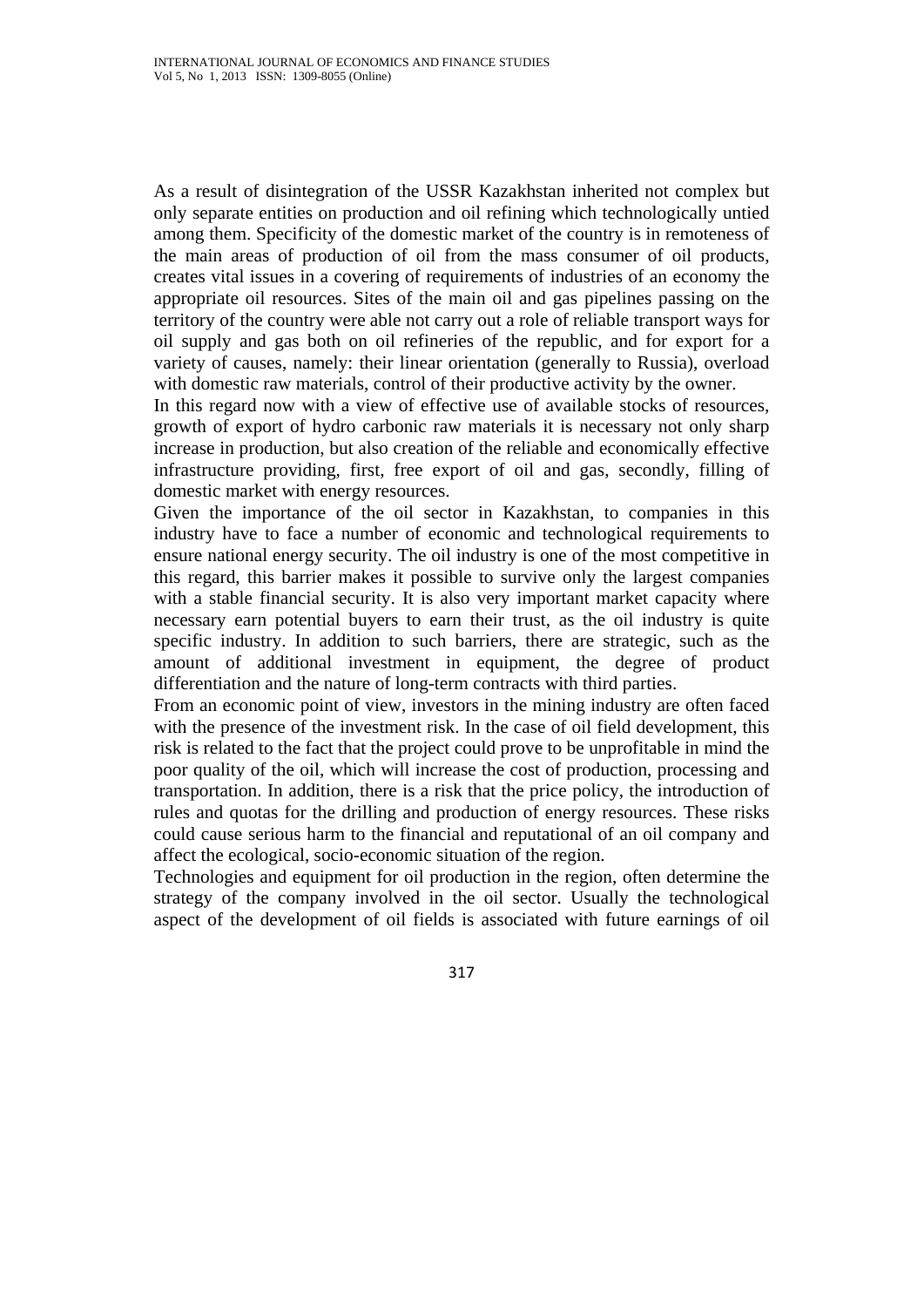companies. This aspect encourages companies to develop the technology of oil production, to focus on research, the introduction of advanced technology, oil field machinery and equipment for a new generation of enhanced oil recovery, integrated methods of effective development of stranded. You cannot forget about the infrastructure, which is an integral part of the oil-producing complex and often elevated oil companies during the exploration and production of energy resources. Together technological requirements for the development of oil fields, designed to reduce environmental risks and improve safety and security of the possible force majeure and accidents and create conditions for the so-called "natural selection" of enterprises and companies able to survive in these conditions and to conduct systematic work exploration and production fields.

The current state of the oil industry in Kazakhstan is characterized by the completion of the volume growth of recoverable oil, an increase in the quality and pace of their entry, the increase of exploration and development drilling and reducing the number of inactive wells. For long-term sustainable development of the oil industry of Kazakhstan, economic efficiency and technological balance of production, processing and transportation of oil, the expansion of competitive products with high added value should speed up changes in the production structure of the oil and gas industry, introducing technological and organizational innovation.

Kazakhstan's export potential in 2012 was not significantly increased - up to 71 million tons, which is 2.8% more than in 2011(Report of Rating Agency "*RFCA"*, 2011). Oil supplies are continuing in a number of countries, has long collaborated with Kazakhstan - China, Italy, the Netherlands, France, Switzerland, etc. It is important to note that China, India, and also to become major importers of oil, and long-term demand is expected to increase by almost 2 times. The European Union, another major importer of "black gold", is now in search of oil suppliers in connection with the imposition of an embargo on oil supplies from Iran. According to the European Commission, the issue of finding a source of oil is not too critical, for not taking into account the Iranian oil reserves in the European Union will last for several years. Iran, in turn, plans to partially reroute oil to alternative consumers, especially India and China (the current import respectively 0.31 and 0.55 million barrels per day), and to use work-around out, especially in the European market (for example, through the Turkey).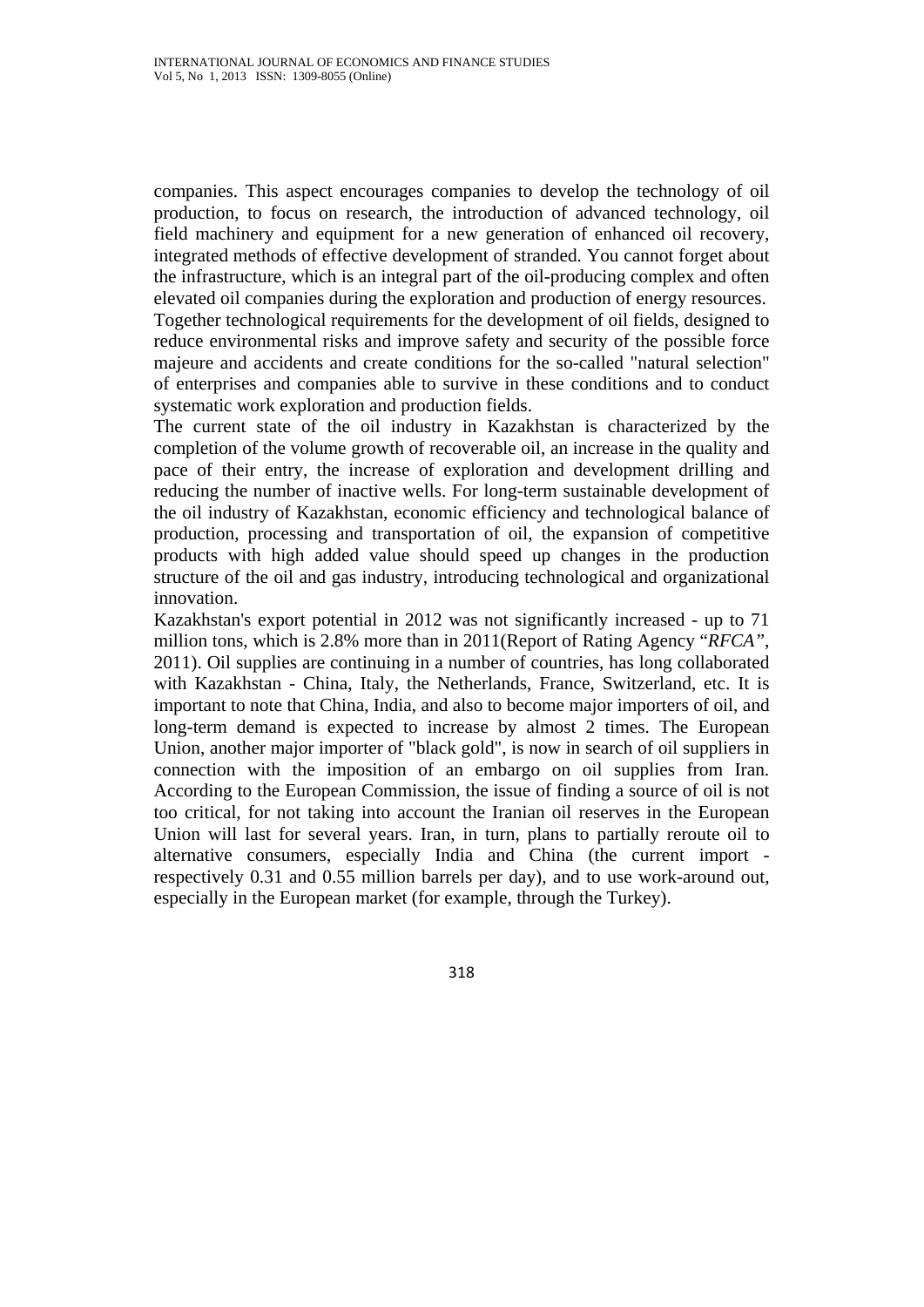In this situation, it is advisable to change the administrative, tax and customs policy for stimulating exploration, commissioning new deposits using modern methods of increasing the utilization of oil. By changing the organizational and economic conditions of the oil complex, creating a transportation and processing infrastructure, providing diplomatic and political support for the Kazakh oil and gas companies in the international markets will ensure sustainability of the entire oil sector of the country and spopsobstvuet the long-term development goals of the economy, strengthen economic and geopolitical position of Kazakhstan in world.

# **3. CONCLUSION**

In spite of the fact that recently the economy of Kazakhstan shows a certain growth, in the country still it is not possible to restore this key branch. Currently the republic has no modern technologically coordinated petrochemical productions, which allows to provide requirement of various branches of economy and to realize the potential of the competitive producer of petrochemical production of high commodity readiness. Against the effective results received owing to rational use of hydro carbonic resources in leading powers of the world, Kazakhstan is not yet using the oil and gas raw materials with high degree of integrated approach. Therefore in industrial policy it is necessary that during short time the domestic oil and gas processing and petro chemistry receives a push for growing its potential. Increase of efficiency of use of oil potential is connected with a branch diversification – expansion of repartitions in the territory of the country for the purpose of obtaining the maximum income. Diversification problems in oil sector are solved by modernization of the standing enterprises and construction of new petrochemical complexes (clusters). Moreover, it is necessary to do an emphasis on development of productive forces in regions of new development large on stocks of mineral and raw and fuel and energy resources, and also placement here new productions should be carried out in close interrelation with that economic potential which is already created and operates. Such interaction can yield real notable results, as the revealed reasonable equation by demanded types of resources (primary, secondary, etc.) will allow to define production wastes optimum economic structure of the region to establish need of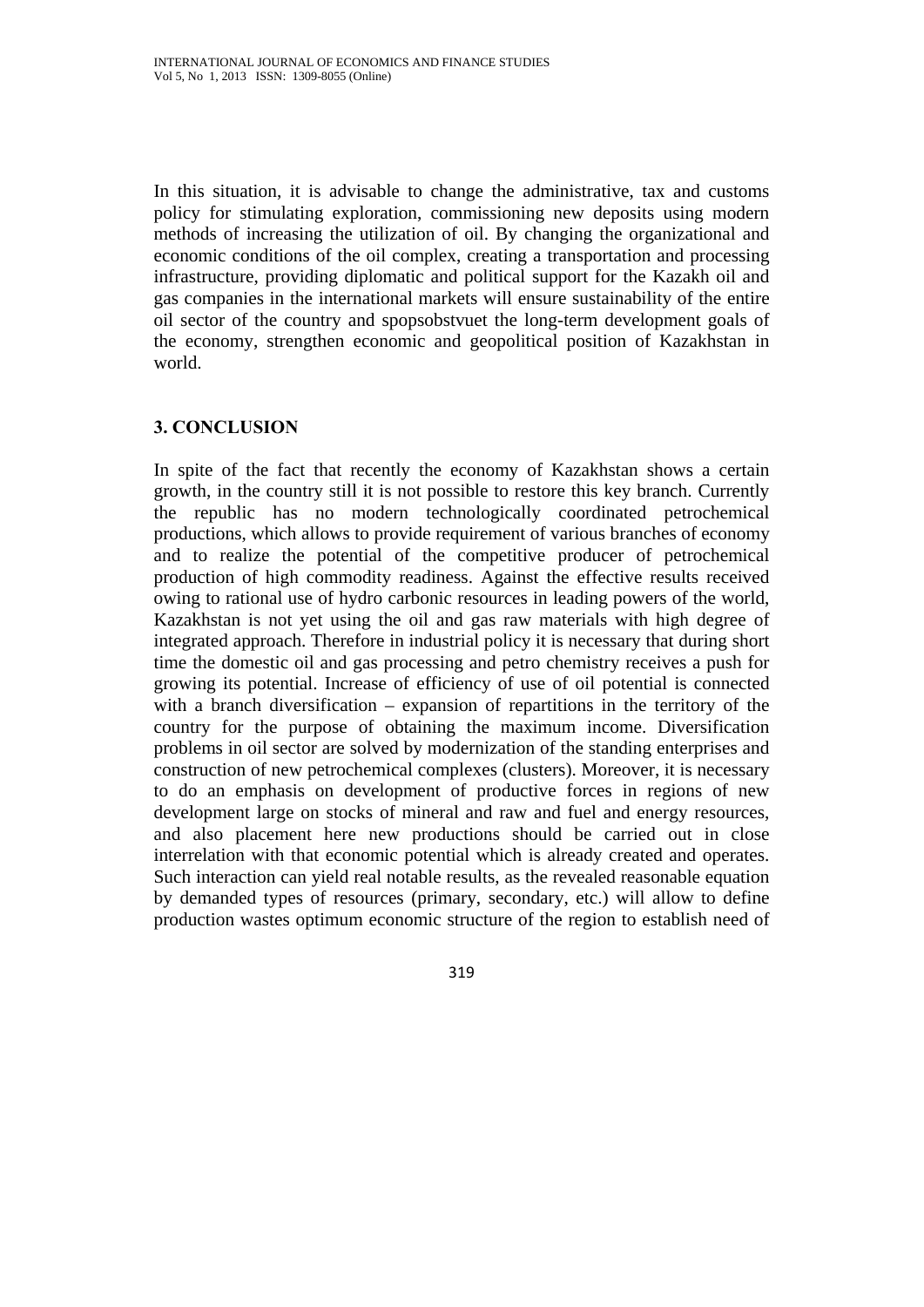creation of concrete processing branches, depth and integrated approach of use of primary resources, the directions of deliveries of separate types of production. It causes, in turn, need of the synchronous solution of transport, infrastructure problems.

In summary, we can conclude that the main areas of increase of competitiveness of Kazakhstan's oil and gas industry include the development and implementation of programs aimed at:

− modernization of production facilities on the basis of the total increase of investment attractiveness of the sector;

− facilitating the mobilization on mutually beneficial terms of foreign investment;

− expanding the raw material base of the oil and gas industry;

− stricter requirements for energy conservation;

− promoting diversified export structure, increase the volume of exports of products with high added value;

− diversification of energy markets;

− the formation of a common energy and energy transportation infrastructure in the neighboring regions of Europe and Asia;

− reorientation of the use of energy from fuel commodity purpose.

All range of the problems which were gradually becoming aggravated in domestic oil industry, quite clearly can't be solved at once. For this purpose time, a choice of the partners capable really to participate in development of all links of an oil and gas complex, attraction of necessary investment resources as from the countries of the near and far abroad, and national state and commercial structures is required.

## **BIBLIOGRAPHY**

Egorov, O.I., Chigarkina, O.A., Baimukanov, A.S. (2003) "Neftegazovyi compleks Kazakhstana: problemy razvitiya i effektivnogo fukcionirovaniya". Almaty: Institut ekonomiki MON RK

Report of Rating Agency "*RFCA"* (2011) "Kratkyi obzor neftedobyvauschei otrasli Kazakhstana" Summary of the oil industry in Kazakhstan". Almaty